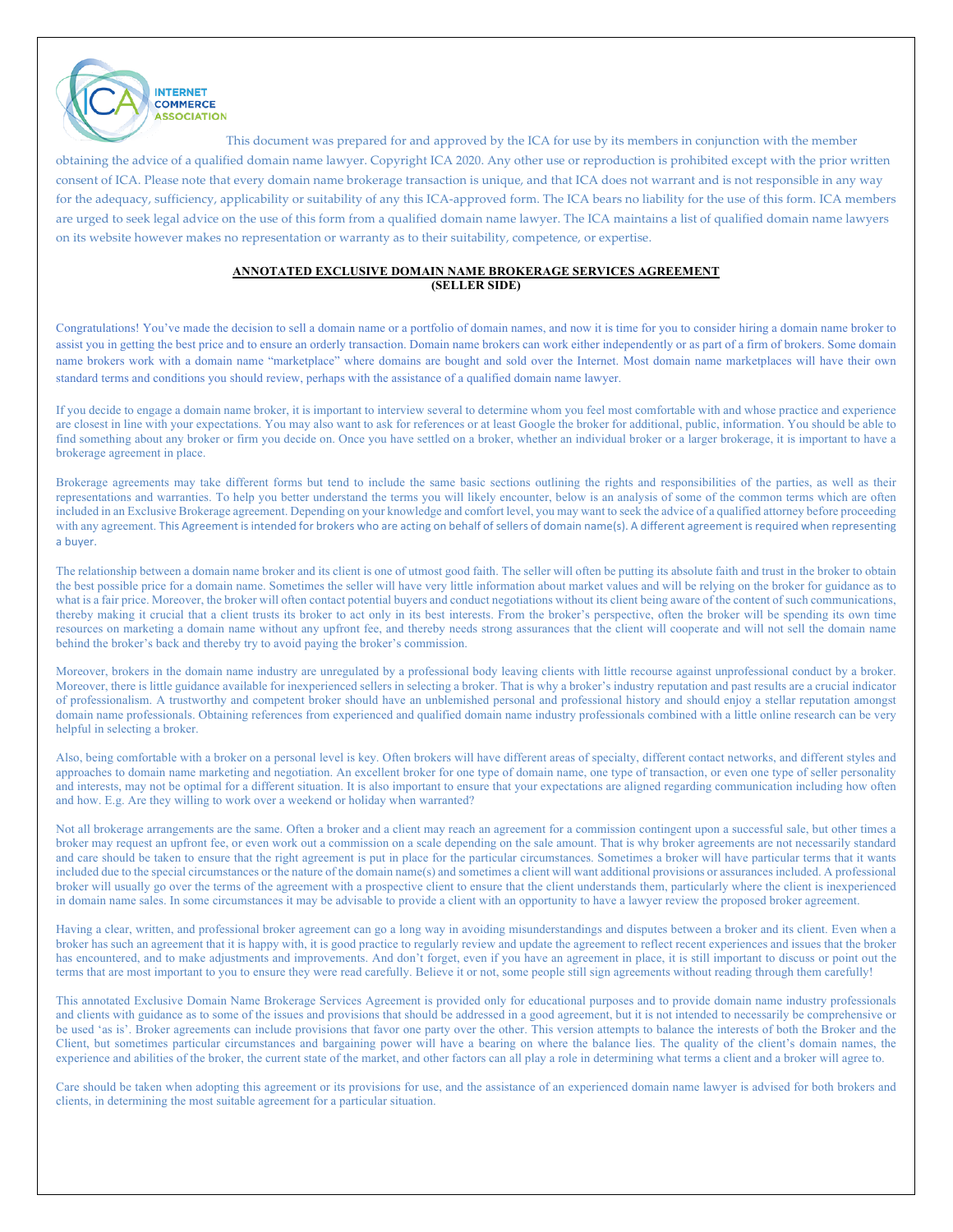

This document was prepared for and approved by the ICA for use by its members in conjunction with the member

obtaining the advice of a qualified domain name lawyer. Copyright ICA 2020. Any other use or reproduction is prohibited except with the prior written consent of ICA. Please note that every domain name brokerage transaction is unique, and that ICA does not warrant and is not responsible in any way for the adequacy, sufficiency, applicability or suitability of any this ICA-approved form. The ICA bears no liability for the use of this form. ICA members are urged to seek legal advice on the use of this form from a qualified domain name lawyer. The ICA maintains a list of qualified domain name lawyers on its website however makes no representation or warranty as to their suitability, competence, or expertise.

| This Brokerage Services Agreement ("Agreement") dated,                         |                                      |             |
|--------------------------------------------------------------------------------|--------------------------------------|-------------|
| (the "Effective Date"), is between                                             |                                      |             |
| corporation/company OR individual resident] with a                             |                                      |             |
| [registered OR residential] at                                                 |                                      | ("Broker"). |
|                                                                                |                                      |             |
| and                                                                            |                                      |             |
| corporation/company OR individual resident] with a [registered OR residential] |                                      |             |
| address at                                                                     | ("Client"). For the purposes of this |             |

Do you know who you are contracting with? If it is a brokerage firm, it may be advisable to conduct a company search to confirm its existence, its exact name, address, and officials. If it is an individual Broker, a Google search at minimum, should be conducted and if you don't find enough information online, perhaps the broker can provide reputable references. This may be one of many assets you own or even your whole nest egg. Either way, you want to ensure you're working with a reputable and experienced broker who won't put your asset at risk using irresponsible methods.

From the Broker's perspective, it is often advisable for Brokers to verify the identity of their Client.

**Introduction.** Client is the owner of the Internet domain name(s), namely [Insert Domain Name *or* "See Schedule "A"](the "Domain Name(s)") and wants to retain Broker to exclusively broker the sale of the Domain Name(s) on the terms and conditions herein. In consideration of the mutual promises expressed herein, the sufficiency of which is acknowledged, the Parties agree as follows:

> If it is a single Domain Name, it can be entered here, but if it is more than one or a portfolio, it can be included in an attached schedule.

> Ensure the Broker is able to confirm ownership either by making your Whois public (preferable) or by responding to an email the broker sends to the Whois privacy email(s). This is an important step and it should almost be a red flag if the Broker doesn't verify ownership in one way or another as this shows a lack of basic responsibility on the part of the Broker.

1. **Engagement of Broker.** Client hereby engages Broker on a sole and exclusive basis, to act as an intermediary, identify potential buyers, and otherwise assist in a Sale of Client's Domain Name(s) (the "Services"). A **"**Sale**"** is the voluntary transfer or exchange of any direct or indirect interest in the Domain Name(s), or the voluntary creation of a direct or indirect obligation to convey any interest in the Domain Names(s), collectively or individually, including but not limited to a contract for purchase, lease, or a sale of shares or interests in a company holding the Domain Name(s). In performing the Services, Broker will employ its best reasonable commercial efforts to promote the Sale of the Domain Name(s), contact potential buyers, negotiate the terms of a Sale, and advise Client regarding the Sale of the Domain Name(s) throughout the Term. Client acknowledges that Broker does not guarantee the Sale of the Domain Name(s).

> This section outlines what constitutes a "Sale" so you need to be sure you are open to options other than a traditional sale, such as a lease, shares, etc. If not, this section should be amended.

The definition of a "Sale" can be important. The way it is defined here is intended to ensure that regardless of the nature of the transaction that the Broker ultimately obtains for the Client - whether an outright sale, a lease, or any other type of transfer of an interest in the domain name

– that it will be considered a "Sale" and thereby trigger entitlement to the Commission.

If there are limitations on what the Broker is prepared to offer in terms of its "Services" to the Client, these can also be included here. For example, in some circumstances, the Broker may be prohibited from contacting certain prospective Buyers or is prohibited from marketing the Domain Name via certain methods. Generally however, a professional Broker will not have such limitations included in the Agreement.

Further, this section refers to the responsibility of the Broker so you should be clear what their sales process entails and how, and how often, they will communicate progress with you.

2. **Potential Dual Agency.** It is understood that Broker may act as an agent for both a buyer and Client, and Client hereby consents to Broker acting as a dual agent representing both a buyer and Client, subject to being informed in advance of same, in writing by Broker. Broker reserves the right to accept payment from a buyer of the Domain Name(s) for services provided which do not conflict with this Agreement.

> In domain name sales it is not uncommon for the broker to represent both the owner and the eventual buyer as they are often soliciting a sale on an outbound basis.

> Sometimes a Broker will have a client that is interested in purchasing the Domain Name that the Broker is selling on behalf of its other Client. Other times the Broker will meet the buyer in the course of performing outbound marketing.

> That can be helpful for the Seller but it can also create conflicts of interest since there is a 'dual loyalty', i.e. loyalty to each client who are on opposite ends of the transaction. Issues may arise when negotiating for both a Buyer and a Seller. Ideally from a Client's perspective, a Broker would only represent the Client alone and that is generally the best approach to avoid potential conflicts. Nevertheless, if a dual agency is a possibility, it should be disclosed to the Client in advance and the Client should be provided with clear disclosure of the dual agency role and how the Broker intends to handle its dual role.

> If the Broker reserves the right to accept payment from a buyer in addition to the Sale commission, you should define what services wouldn't conflict with the Agreement and request full transparency accordingly.

3. **Exclusive Broker to Client.** Broker shall have the exclusive right to serve as the Client's authorized representative for the purposes of promoting, marketing, negotiating, and facilitating the Sale of the Domain Name(s). Client represents and warrants that as of the Effective Date, Client has not listed the Domain Names for Sale on any website, through any other service, nor are the Domain Name(s) possibly the subject of any other agreement for advisory and/or brokerage services, other than this Agreement.

> It is generally very important for the Broker to ensure that it is the "sole and exclusive" Broker for the Domain Name(s) since the Broker will generally not want to be working to market sell a Domain Name only to find out that it has been sold by another broker hired by the Client. On other occasions however, a Client and Broker may agree that it is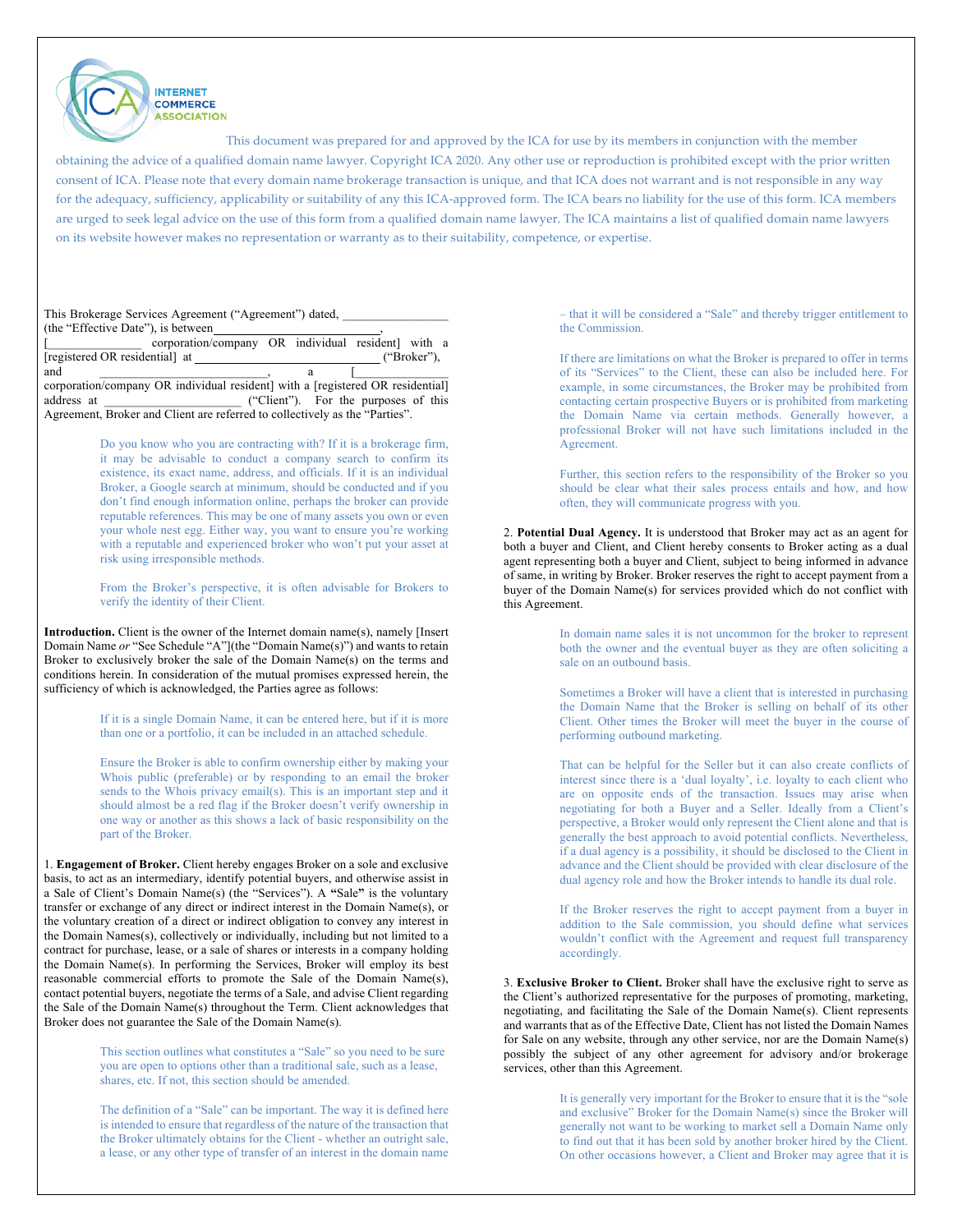not an "exclusive" relationship and that the Client may have more than one Broker competing with each other to sell the Client's Domain Name(s).

**INTERNET COMMERCE ASSOCIATION** 

Not only should a Broker confirm that the Broker is engaged solely and exclusively, but a Broker may also want to ensure that the Domain Name(s) is not being marketed contemporaneously on sales platforms as that could cause confusion as to selling price, selling authority, and entitlement to commission.

A Client should proactively and immediately take steps to lawfully terminate any relationships with other brokers or platforms prior to retaining a Broker. It is not uncommon for a "tail' (or "holdover clause") to be on a brokerage agreement so if a Seller has engaged with any other sales service previously, it is important to review that agreement should a previous buyer come back to the table.

Further, it's important to establish how your broker would handle a cobrokerage situation. Generally, if two brokers are involved, i.e. one for the Seller and one for the Buyer, the Seller's Commission should not increase.

4. **Non-exclusivity of Broker.** Client acknowledges that Broker is or may be, both during and after the Term of this Agreement, engaged as a broker and/or agent for numerous other domain name sellers and buyers in connection with numerous other domain names which may be competitive with the Domain Name(s), and therefore agrees that it is engaging Broker notwithstanding the foregoing, and therefore Client does not consider same to be a breach of this Agreement or any implied term therein.

> This section just clarifies that the Broker will be working on opportunities other than yours. It is advisable to ask what other names the Broker is representing and how time is being divided, if the names are being co-marketed, etc.

> Commonly, brokers will be engaged by numerous clients in respect of numerous domain names at the same time. Sometimes that may mean that a broker is engaged to market two comparable or similar domain names by two respective clients. That could potentially create a conflict if the domain names are in competition with each other and thereby raise the possibility of a broker preferring one client and domain name ahead of the other. A professional domain name broker will ensure that the client is aware of this issue and would likely disclose a significant conflict or significant potential conflict to the client. A good broker would also outline how the broker intends to deal with the situation, and thereby allow the client to decide for itself as to whether it still wants to proceed.

5. **Term.** Unless earlier terminated by the completion of a Sale of the Domain Name(s), this Agreement will remain in effect from the Effective Date for 6 (six) months (the "Term"). Thereafter, this Agreement will expire if not renewed by the Parties, in writing. Notwithstanding expiry of this Agreement, Broker shall continue to assist in the completion of any Sale transaction for which compensation is payable to Broker under this Agreement.

> This provision is such that the term of the Agreement automatically cancels if not renewed, in writing, while some agreements state the opposite.

There are no 'standard' Term lengths in a Broker-Client relationship. They can very from a shorter time to a longer time. This is a matter for negotiation and agreement between a broker and its client. From

the Broker's perspective, it is often in its interest to have as long a Term as possible since it expands the window of opportunity to make a sale, with relatively little downside. From the Client's perspective, the Client will often want a shorter Term so as to put some pressure on the broker to make a sale happen faster. Nevertheless, an appropriate term is one which both parties feel comfortable with. If it is too short, it could actually hinder the broker's interest in and ability to market the Domain Name. If it is too long, it could encourage a Broker to deprioritize the sale of the Domain Name as there is no urgency.

Sometimes a broker and client may decide to have the Term automatically extend, rather than have it automatically terminate unless extended in writing. This can be a convenience for both parties, but more often is of more benefit to the Broker since generally a longer term is in the Broker's interest and such an automatic extension generally occurs more often when there is no proactive requirement for the parties to expressly extend the Term in writing, rather than having it expire.

6. **Early Termination by Broker.** Broker may terminate this Agreement prior to the expiry of the Term upon one (1) weeks' notice to Client. Client shall not be permitted to early terminate this Agreement without the written consent of Broker.

> Early termination of the engagement by the Broker is relatively rare, but it can sometimes happen when the relationship has broken down. This can occur where the Broker finds the Client is being unreasonable in its expectations or service and communication demands. Including an early termination provision for the Broker's benefit can therefore be helpful in ending the relationship in an orderly manner.

> Clients can of course also become unhappy and lose trust in the Broker's ability to represent their interests and may therefore want to terminate the Agreement early. If this happens, often the Broker will be happy to end the relationship as well, but it could be problematic if the Client wants to terminate the Agreement only so that can take advantage of the work that the Broker has already put into the marketing, or even to try to avoid paying Commission. Accordingly, a Broker may not want to include an early termination provision for the Client's benefit, and may instead offer a shorter Term to the Client.

7. **Reserve Price and Authority.** Client hereby grants Broker the exclusive right and authority during the Term to market the Domain Name(s) for Sale at the asking price of \$ (the "Reserve Price"), and furthermore, authorizes Broker to agree to a Sale of the Domain Name(s) at the Reserve Price, on Client's behalf, without further express authority being required from Client. Broker shall obtain the written consent of Client prior to agreeing to any Sale price that does not meet the Reserve Price.

> In this case the Reserve Price is the lowest price that the Seller is authorizing the Broker to sell the Domain Name for. Please note this price is before any Commission or fees are deducted. In some cases, Brokers refer to the "Reserve Price" as the price you are willing to accept NET of commission so be sure to clarify this with your Broker.

Client satisfaction is often the product of the Broker successfully managing expectations. A professional Broker will therefore often thoroughly research suggested pricing for a Domain Name as part of the Broker engagement process. It will of course usually be of utmost importance to the Client what the Broker expects the Domain Name to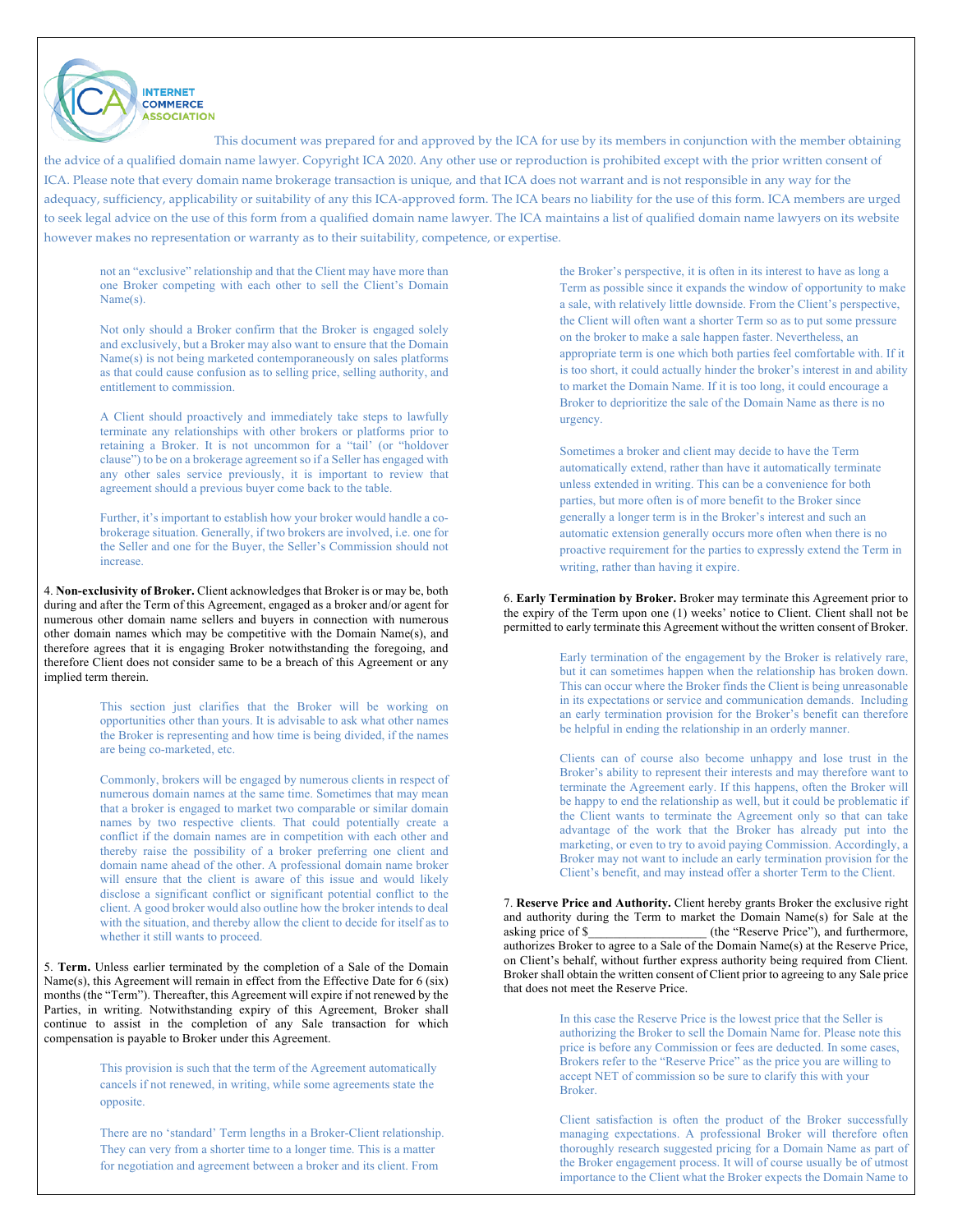sell for with the Broker's assistance, and the Client will therefore want to know before engaging a Broker, what the price expectation is. Of course, there are no assurances as to what a Domain Name will ultimately sell for, and a Broker should always make that clear to the Client.

**INTERNET COMMERCE ASSOCIATION** 

Establishing the "Reserve Price" or a "minimum price" is often a crucial aspect of the agreement both for the Broker and for the Client. For the Broker, unless a Client is prepared to commit to a certain minimum sale price from the outset, a Broker may not want to take on the engagement because "reasonable" offers may come in that the Client still will not accept, thereby wasting the Broker's time and efforts. A Client will often want to assurance of seeing in writing, what the Broker's minimum price expectations are, before hiring the Broker. Nevertheless, sometimes a Client can be uncomfortable with setting a "Reserve Price". The Client may think that setting a Reserve Price will encourage the Broker to not exceed the minimum expectations. The Client may also be concerned that it binds the Client to accept an offer that meets the Reserve Price without knowing who the purchaser is in advance or being able to ascertain that it is truly the best price available. Sometimes a Client will therefore insist upon having 'final signoff' on all offers and may also demand to be able to see the communications with the purchaser and other potential purchasers.

These are difficult issues for the parties to navigate and ultimately the reputation and experience of a Broker can play a large part in enabling a Client to trust a Broker and persuading a Client that a Reserve Price should be included in the Agreement.

8. **Commission.** In consideration of the Services to be provided by Broker Client agrees to pay Broker a transaction fee equal to \_\_\_\_\_% (xxxx percent) of the final Sale price of the Domain Name(s) as agreed between Client and a buyer (the "Purchase Price"), regardless of the form of payment thereof, including cash, cash equivalence, equity, stock, or otherwise (the "Commission"), and without deduction on account of any other associated fees, charges, or agreements between Client and a buyer. Client shall pay Broker all costs, disbursements and expenses, including legal fees incurred by Broker in enforcing Client's obligation to pay its Commission as herein provided.

> The Commission is the percentage of the Reserve Price (as indicated above) that you agree the Broker will be paid upon completion of a Sale. Commission rates vary per broker so be sure to clarify your Broker's commission rate in an initial call. There are no standard Commission rates for Brokers. It is a matter for negotiation between the parties, but the rates are often in the  $10\% - 15\%$  range, with  $15\%$ being very common.

> Depending on the circumstances, a Broker may request an upfront fee to be set off against the Commission once it becomes payable, in addition to a percentage Commission, however this is a rare practice in seller-side agreements.

> Sometimes it is not known what form the Sale will ultimately take. What was expected to be an all cash upfront sale, could turn into a lease, or a combination of cash and stock in rarer cases. That is why it is important to be clear that the Commission is payable on whatever form the Purchase Price takes, although this can sometimes get complicated when it is a non-cash Purchase. If you choose to accept alternate forms of payment, the Commission is still due to the Broker based on the overall value of the compensation you are receiving for your domain.

> If a Purchase Price is payable over time, or if the transaction is in the form of a lease, then it will have to be determined if the Commission

is payable in a lump sum from the first payment(s) calculated on the basis of the total Purchase Price, or if the Commission will be payable over time as well, with the Commission being deducted from each payment. Such considerations will be dependant on the circumstances and bargaining power of the parties.

9. **Forfeited Deposits.** In the event that any funds paid as a deposit and/or down payment have been forfeited by a prospective buyer in connection with a Sale transaction, an amount up to the amount of the Commission shall be split 50% to Client and 50% to Broker.

> A forfeited deposit is considered any money paid by the buyer for the domain that is forfeited for any reason by the buyer.

> Sometimes transactions do not close or do not complete, even after a signed purchase agreement is obtained. If the purchase agreement contained a provision for the payment of a deposit, down payment or of payments over time, and a payment was received by the Client, the Broker and Client will have to determine how Commission is paid in such circumstances.

> Usually, a Commission will not be payable on the Purchase Price if the Purchase Price was not received in full, but sometimes the Broker and Client will agree to share in a forfeited payment, but the Broker will never receive more than the amount of the Commission that would have otherwise been payable. This is often a nice way of compensating the Broker for all of its work in successfully obtaining a deal, even when the deal ultimately fails due to no fault of the Broker.

10. **Commission Payable Notwithstanding Circumvention.** The Commission is payable to Broker in connection with any Sale of the Domain Names(s) throughout the Term of the Agreement, regardless of whether or not the Sale was made through or with the assistance of Broker.

> This clause protects the Broker should the Seller choose to sell the Domain Name on their own or through another broker or service, during the Term of the Agreement. It confirms that the Commission is due to the Broker whether or not the Buyer was a direct result of the Broker's efforts.

One of the greatest risks and frustrations that a Broker faces, is when the Client sells the Domain Name behind the Broker's back during the Term of the Agreement. This is called "circumvention". In order to safeguard against an unscrupulous or inconsiderate Client, Brokers will often insist on a non-circumvention clause that entitles the Broker to Commission even if the Client sells the Domain Name itself or through another broker or platform during the Term of the Agreement. Of course, collecting on the Commission may require legal assistance by way of a 'Demand Letter' or through litigation.

Clients should never attempt to circumvent the Broker's entitlement to a Commission, as they will still be liable to pay it, even if they have already paid another broker a separate commission. Not only is it extremely disheartening for a Broker when this happens, but the Client could end up paying two commissions and could harm their own reputation.

Sometimes an agreement will set out "excluded buyers", meaning that any Sale to one of these buyers without the Broker's assistance, is permitted, even during the Term, and will result in a predetermined compensation rate to the Broker, which could be zero or more, depending on the circumstances.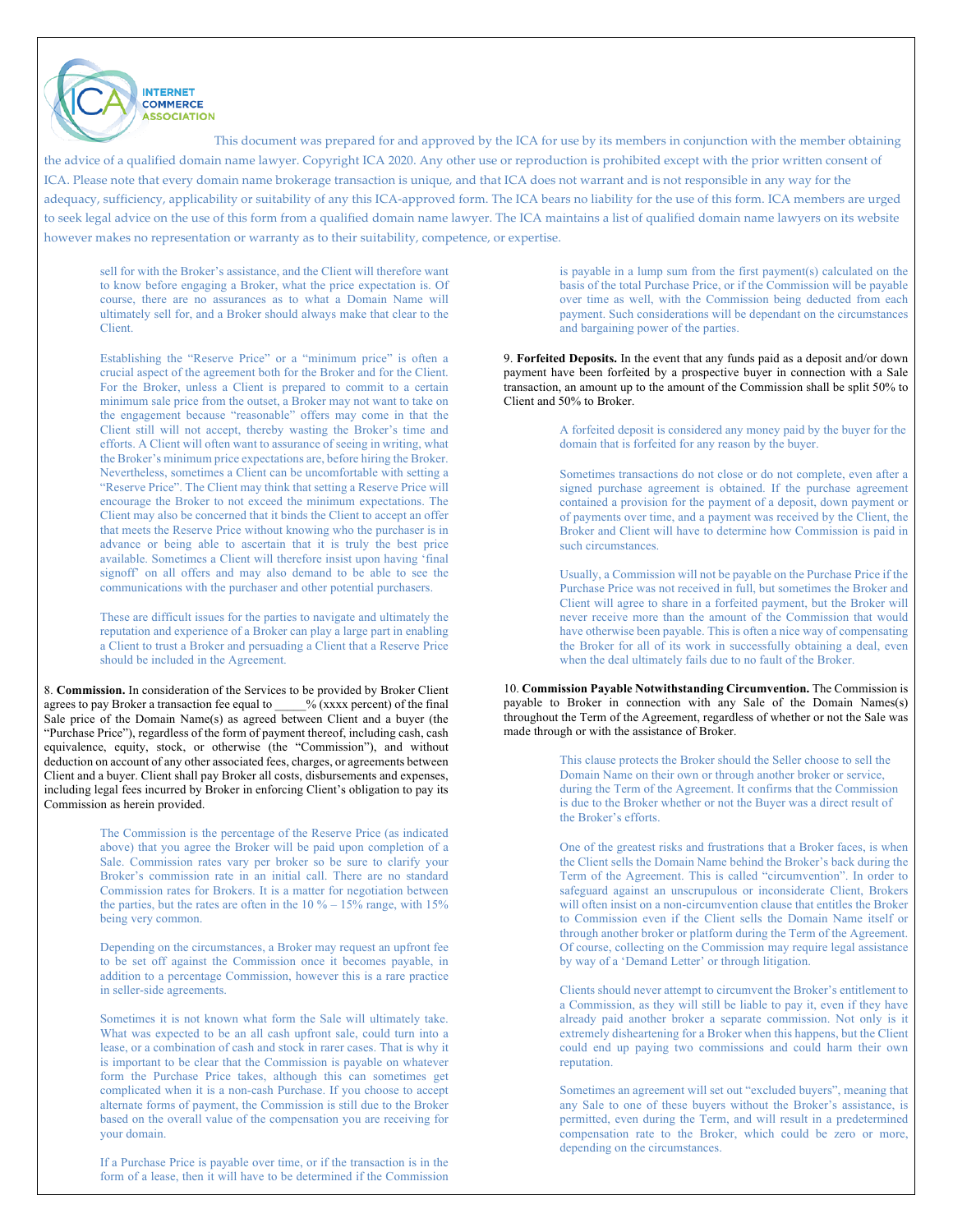11. **Client's Refusal to Close**. In the event Client is unable or unwilling to comply with any reasonable condition of a prospective buyer and the transaction cannot proceed to closing, or if Client refuses to close a transaction where the Reserve Price has been met by a buyer, the Commission shall become immediately due and payable notwithstanding same.

**INTERNET COMMERCE ASSOCIATION** 

This clause confirms that Commission is still due to the Broker if the Seller refuses to finalize a Sale if the Reserve Price was met and the Buyer isn't insisting on any unreasonable conditions. Therefore, if a Seller "changes their mind" about selling, the Commission is still due to the Broker.

Sometimes a Broker will have delivered a good offer that meets the Minimum Reserve Price and all other disclosed Client requirements and expectations, and the Client for whatever reason or lack thereof, will still refuse to sign the purchase agreement or to transfer the Domani Name and close the transaction. In the absence of any good reason for doing so, the Broker will believe that it has fully discharged its duties and obligations to the Client and is therefore entitled to its compensation regardless of the Client's unreasonable refusal to complete the transaction. The Client may have some reason that it believes that it is reasonable to refuse to complete the transaction, and in such circumstances, the Broker and Client that could end up in litigation.

Although such circumstances are relatively rare, they do happen and from the Broker's perspective, it may be advisable to at least include a provision that makes it clear that the Client will have to pay if it changes its mind about a sale after the Broker has already fulfilled its duties and obligations in good faith under the Agreement.

13. **Holdover Period.** If any Sale occurs within 6 (six) months after expiry of the Term of this Agreement or any extension thereof (the "Holdover Period"), to any person, corporation, or other entity which the Broker or any agent of the Broker during the Term hereof or any extension thereof, identified and offered the Domain Name(s) to, then Client shall immediately pay the Commission to Broker as if such Sale occurred during the Term hereof.

> A "holdover period" can also be referred to as a "tail" on an agreement. The reason for a Holdover Period is to ensure that the Broker is compensated for any Buyer originally identified by the Broker during the Term of the Agreement. This Holdover Period can be any length of time agreed upon between Seller and Broker. It should also be established how 'identified buyers' will be determined.

Brokers often spend considerable time, effort, and resources in marketing a Domain Name, contacting potential purchasers, and negotiating terms, all without any payment up front. Clients benefit from this arrangement because they only pay a 'success fee', without any financial burden being incurred unless a successful deal is made.

But what happens when the Broker does all that leg work and lines up a purchaser who has agreed to all the Client's terms, but the transaction only closes a week after the expiry of the Term, for example?

'Holdover clauses' are common in real estate and in domain name brokerage contracts to protect Brokers against a Client purposefully or even unintentionally, taking advantage of the Broker having found a purchaser or having set up a Sale only to have it occur only once the Term has expired. Often the Broker and the Client acting in good faith will simply extend the Term so that the Broker can assist with completing the transaction and will receive its Commission. This can also sometimes be accomplished by including a provision in the Agreement that automatically extends the Term if a transaction is pending. However, such a provision does not deal with the situation where there is no active transaction pending, but the Client decides to go to a prospective purchaser that the Broker found, and sell the Domain Name once the Term is over.

Holdover clauses are a matter for negotiation of how long the duration of a Holdover period should be. It can range from weeks to months, with the longer duration of course being in the interest of the Broker. Long Holdover periods can negatively affect a Client because the Client will be obliged to pay the Broker for the duration of the Holdover period, even when the Client is working with a new Broker or decides to sell the Domain Name directly, itself.

Holdover clauses can also be problematic as sometimes a Client will already be aware of a prospective purchaser even before hiring the Broker, and as such believes that they should be free to make a sale to the purchaser directly without paying a Commission to the Broker. Accordingly, sometimes the Client will identify all such prospective purchasers and exclude them from the Holdover clause. Sometimes a Client will be unaware of who the Broker has contacted in the course of marketing the Domain Name, and then will be surprised to learn from the Broker that the Broker believes that it is entitled to a Commission even after the expiry of the Term, since the purchaser was someone who the Broker had contacted during the Term. Accordingly, sometimes the Broker will identify to the Client, all such contacts during the Term or at its expiry.

14. **Use of Escrow Agent**. Client agrees that the Purchase Price in respect of any Sale shall be paid by a buyer to Client via Escrow.com or such other third-party escrow agent as Broker may reasonably select from time to time ("Escrow Agent"). Client hereby agrees and herein expressly authorizes Escrow Agent to deduct all Commission due from the Purchase Price and to remit same to Broker forthwith upon receipt of same from a buyer.

> An escrow agent is an individual or company who collects payment and distributes accordingly once the Domain Name is transferred to the Buyer. There are several types of escrow agents so this is something that should be discussed and agreed upon prior to finalizing terms of a Sale including responsibility for any fees incurred for the escrow agent.

> Most successful and higher value brokered domain name transactions are done using an escrow agent. This provides greater comfort to both the buyer and the seller that the Domain Name will be transferred only when the Purchase Price funds are secured. Using an Escrow Agent can also assist a Broker, as the Broker can often arrange to be paid its Commission directly from the escrow agent. If the Broker has to wait to be paid directly from the Client after the Client receives the Purchase Price, the Broker will be concerned that it won't receive its Commission immediately when payable.

> It is useful to make clear to the Client at the outset, that an escrow service has to be used if a Sale occurs, since that is likely what the buyer will insist upon and doing so will avoid misunderstandings and misgivings by the Client down the road.

15. **Client Warranties and Obligations.** Client represents and warrants that Client has the legal right, power and authority to enter into and to perform this Agreement, Client is the lawful and exclusive registrant of the Domain Name(s), Client is able to dispose of the Domain Name(s), that no other party has any right to registration of the Domain Name(s), and that no third party has made any claim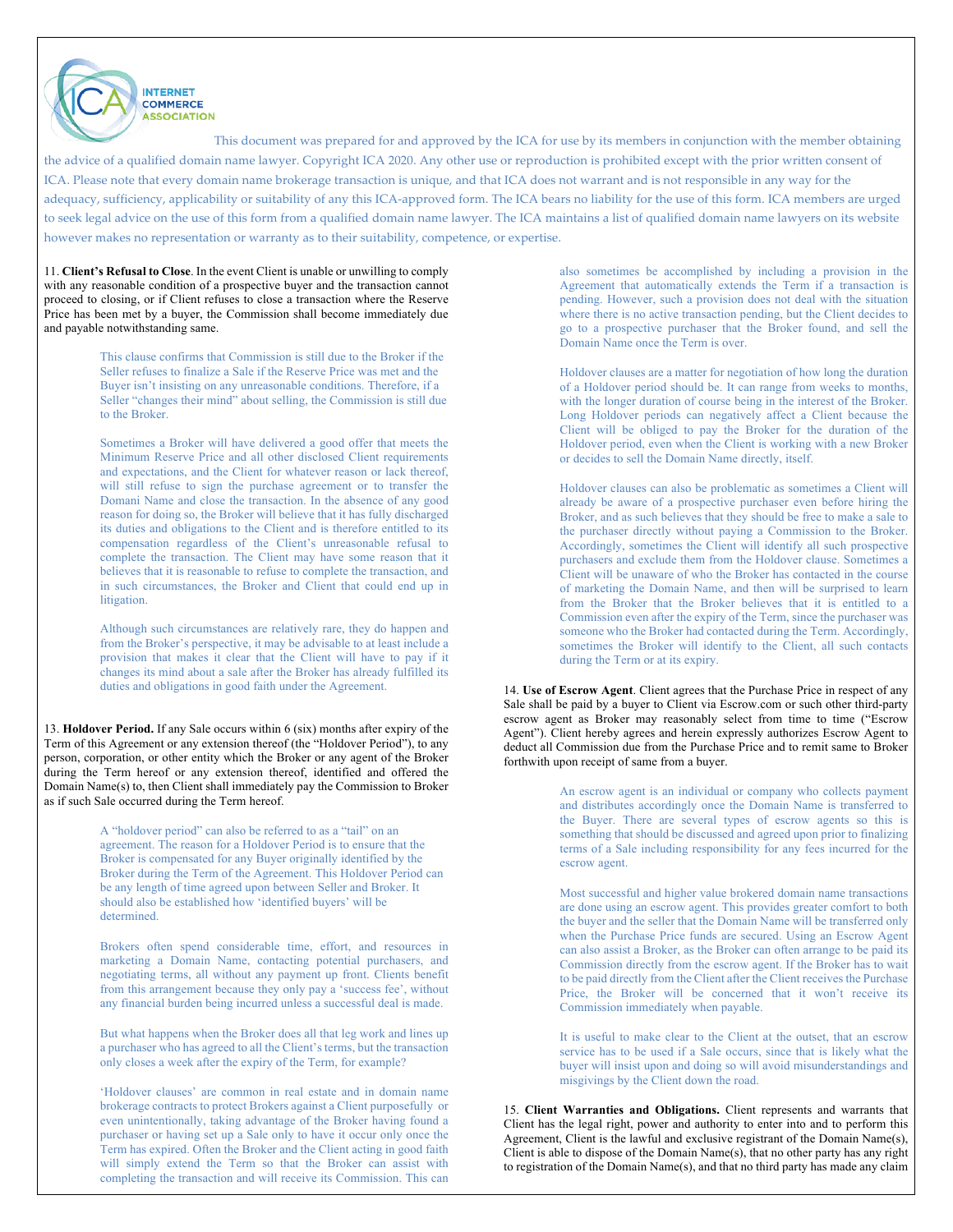against or to the Domain Name(s), including that the Domain Name(s) violate(s) another party's trademark or other intellectual property rights. Should the Domain Name(s) infringe upon the rights of a third party, Client agrees to indemnify and hold harmless Broker for all damages or costs sustained or incurred by Broker.

**INTERNET COMMERCE ASSOCIATION** 

It is extremely important to confirm ownership of the Domain Name prior to signing this Agreement. This can be done by making Whois information public, emailing the Whois email address and, lastly, performing basic, online research on the Domain Name to ensure there have been no public issues or bad press.

As part of the due diligence conducted by a professional Domain Name Broker prior to being engaged by a Client, the Broker will often investigate the ownership, provenance, and chain of title of the Domain Name, in addition to ascertaining prior sales activity and inquiries. This is a crucial step so as to avoid expending time, effort and resources on marketing a Domain Name that has an issue with title, the Client's authority to sell, or even a prior threat or lawsuit related to the Domain Name.

Sometimes an issue with authority to sell a Domain Name will occur where the Domain Name is held by an entity that has more than one owner or shareholder, or where more than one person is the designated officer or director entitled to approve engaging the Broker and selling the Domain Name.

A professional Broker will often also consider whether there are any potential trademark or cybersquatting issues which arise from a particular Domain Name. This can affect who the Broker decides to solicit and how the Domain Name can be used in the interim prior to the Sale, and even afterwards by the buyer. It is advisable to search trademark databases to try to identify if there are any similar names or brand that might impede any Sale. If so, this clause states that you are indemnifying the Broker from any damages or costs incurred due to such issues. The Seller should always convey any potential risks or issues they may be aware of regarding the Domain Name.

Despite proactive due diligence steps that a professional Domain Name Broker may take, this provision tries to make clear that ultimately, it is the Client that promises to the Broker that no such issues exist.

Client will cooperate with Broker and provide access to all information reasonably necessary for Broker's successful performance of the Services. Client agrees to refer to Broker all communications and inquiries in connection with the Domain Name(s), received in any form during the Term of this Agreement, and further agrees to furnish Broker with any leads or offers received by Client prior to or during the Term of this Agreement.

> This clause ensures that the Seller and Broker are working as a team with complete transparency. It should be established beforehand that any leads / inquires received by the Seller before or during the Term are immediately shared with the Broker.

Good communication and cooperation is key to a successful Broker-Client relationship. After all, it is often a team effort with the parties working closely with each other to market and sell the Domain Name.

A Broker's ability to successfully market and sell the Domain Name may be significantly hindered if a Client does not cooperate and/or does not refer inquiries to the Broker that the Client has received or may receive during the engagement, directly from a potential buyer.

Client will satisfactorily respond to all communications from Broker within five (5) days. All traffic statistics and analytics, financial statements, business records and other information relating to the Domain Name(s) which has been or will be provided to Broker and/or prospective buyers by Client or Client's agents are complete and accurate to the best of Client's knowledge as at the date thereof. Client has disclosed all material facts relating to the Domain Name(s) which might reasonably influence a prospective buyer's decision to enter into a Sale of the Domain Name(s).

> Time is of the essence in all Sales. It is important to establish a means of communication between the Seller and the Broker (text, email, phone, etc.) and expectations regarding response time.

> Although a professional Broker will often conduct its own due diligence, often a Client will provide the Broker with information that can assist in the marketing and sale of the Domain Name and the Client needs to understand that such information must be accurate so that the Broker does not unwittingly mislead a potential buyer. Also, the Client should make the Broker aware if there is anything related to the Domain Name that could be a factor in its value or affects the Broker's ability to successfully market and sell the Domain Name.

**16. Confidentiality and Sale Disclosure.** Both Parties are obligated to keep any and all information that they become aware of about each other's business, confidential. The Client shall not disclose any information that it learns from Broker regarding potential buyers to any third party. Broker may disclose and publicize the Domain Name(s) and their final Purchase Price unless otherwise agreed to by the Parties in writing. Notwithstanding the foregoing, Broker will not disclose Client's name or any confidential details related to the Sale. These obligations herein shall survive the expiry or termination of this Agreement.

> As business information and processes may be learned during the Term of the Agreement, it is important to make it clear upfront that this information is not to be shared with any potential buyer, competitor, etc. Many brokers disclose domain name sale prices and some sellers require this information be kept confidential for various reasons therefore this needs to be established.

> Publicizing domain name sales helps the domain name industry as a whole and the successful Broker in particular. However not every Client will want the Sale and the Purchase Price to be disclosed or publicized. Accordingly, the Broker and the Client should discuss this issue prior to the engagement and may decide to include a provision which only permits limited disclosure of the Sale and/or Purchase Price, or prohibits it altogether.

**17. Governing Law and Jurisdiction.** This Agreement shall be governed, interpreted and enforced in accordance with the laws of

regardless of any conflict of laws considerations. The Parties exclusively attorn to the jurisdiction of <u>same subset of the set of any dispute</u> arising from this Agreement.

> The governing law is that of the state, province, or country. that all parties agree to follow. The jurisdiction is the location of any court where any dispute should take place.

Generally, the applicable law and jurisdiction of the Agreement will be that of the Broker, by default, as the Broker will want to select its most convenient forum if any dispute arises. Nevertheless, sometimes a Client may insist on its own home jurisdiction, and this is a matter for negotiation between the parties.